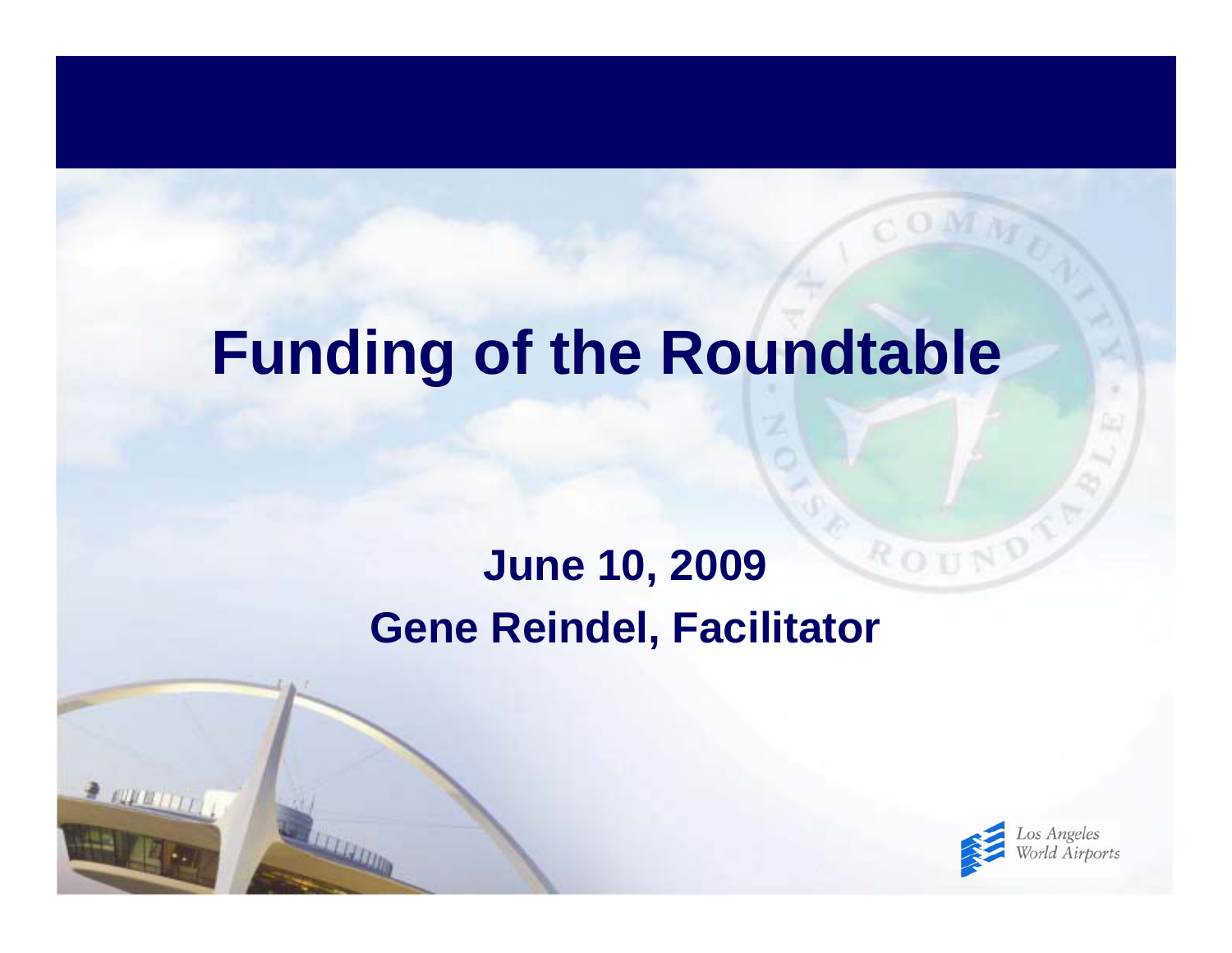## **Historical Look Back**

- **Since its inception:**
	- $\mathcal{L}_{\mathcal{A}}$  , and the set of the set of the set of the set of the set of the set of the set of the set of the set of the set of the set of the set of the set of the set of the set of the set of the set of the set of th **LAWA funds the LAX/Community Noise Roundtable**
- **October 8, 2008:**
	- **BOAC recommends the members of the Roundtable help with funding**
- **November 12, 2008:**
	- $\mathcal{L}_{\mathcal{A}}$  , and the set of the set of the set of the set of the set of the set of the set of the set of the set of the set of the set of the set of the set of the set of the set of the set of the set of the set of th **Roundtable formally disagrees with the BOAC recommendation**

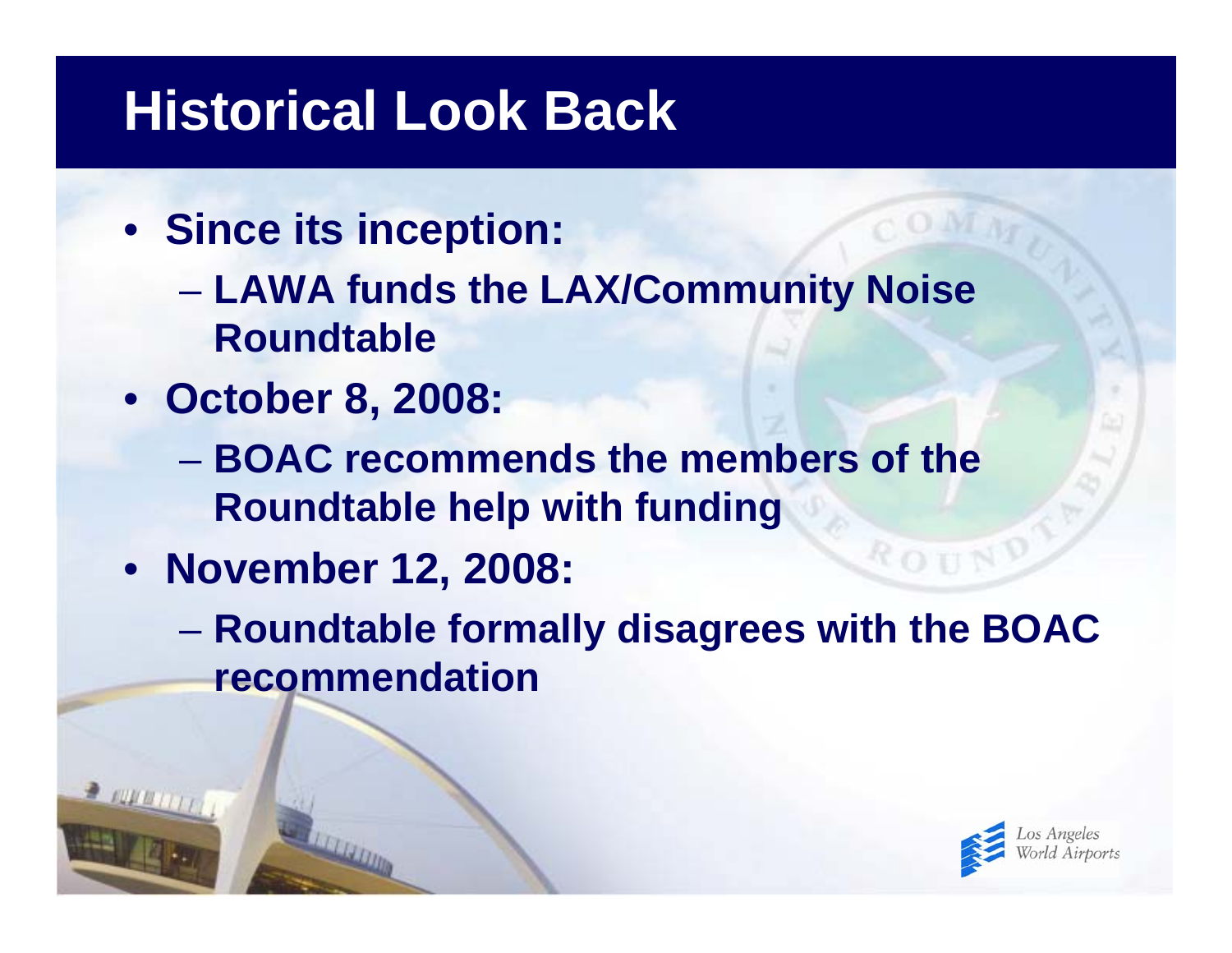- **HMMH reviewed three other Roundtables**
	- $\mathcal{L}_{\mathcal{A}}$  , and the set of the set of the set of the set of the set of the set of the set of the set of the set of the set of the set of the set of the set of the set of the set of the set of the set of the set of th **San Francisco, Oakland, and Chicago**
- **Reviews consisted of:**
	- **Date established**
	- **Mission**
	- $\mathcal{L}_{\mathcal{A}}$  , and the set of the set of the set of the set of the set of the set of the set of the set of the set of the set of the set of the set of the set of the set of the set of the set of the set of the set of th **Membership**
	- $\mathcal{L}_{\mathcal{A}}$  , and the set of the set of the set of the set of the set of the set of the set of the set of the set of the set of the set of the set of the set of the set of the set of the set of the set of the set of th **Frequency of meetings**
	- $\mathcal{L}_{\mathcal{A}}$  , and the set of the set of the set of the set of the set of the set of the set of the set of the set of the set of the set of the set of the set of the set of the set of the set of the set of the set of th **Meeting proceedings**
	- $\mathcal{L}_{\mathcal{A}}$  , and the set of the set of the set of the set of the set of the set of the set of the set of the set of the set of the set of the set of the set of the set of the set of the set of the set of the set of th **Annual budget**
	- $\mathcal{L}_{\mathcal{A}}$  , and the set of the set of the set of the set of the set of the set of the set of the set of the set of the set of the set of the set of the set of the set of the set of the set of the set of the set of th **Funding sources**



ROU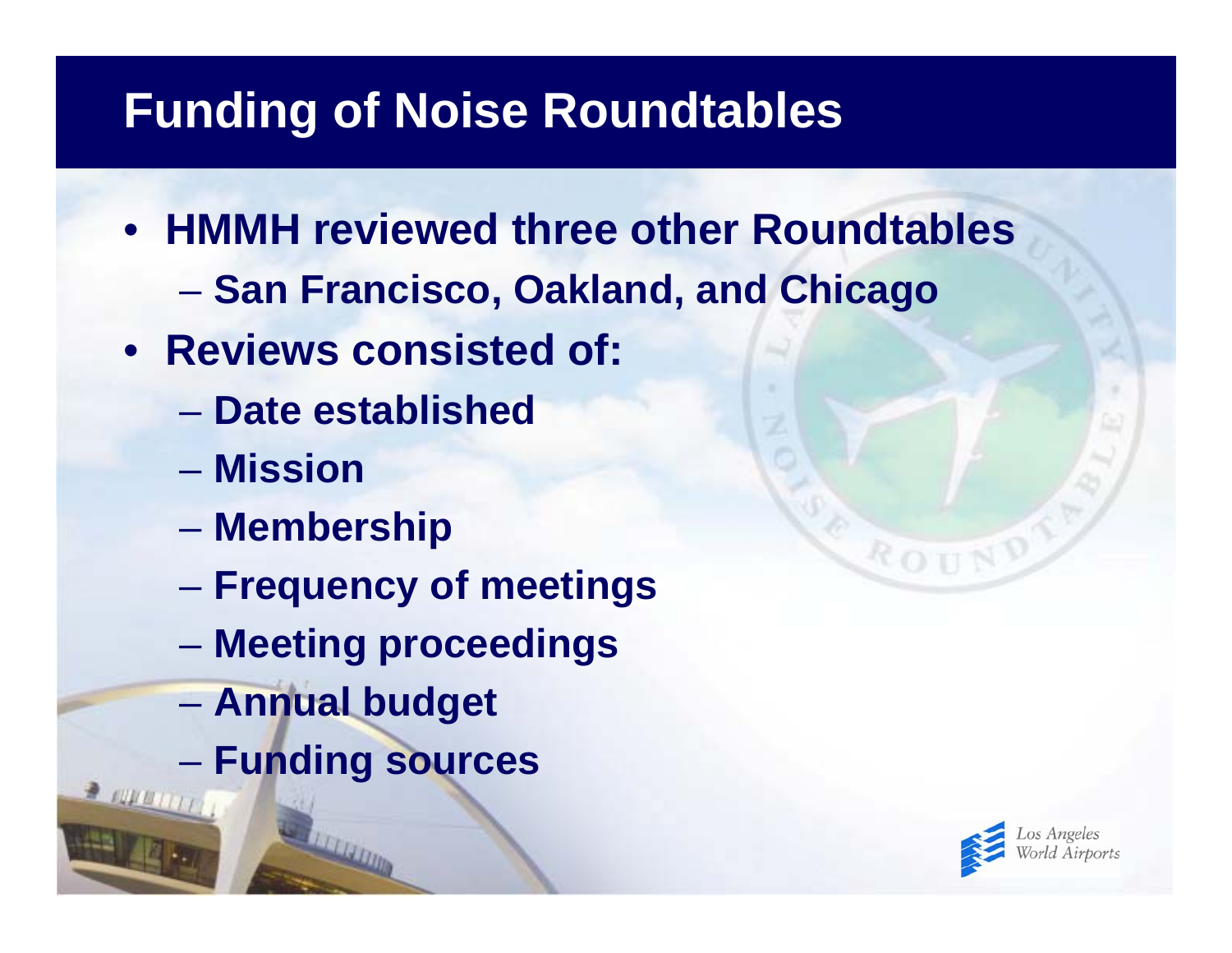- **Date established and frequency of meetings**
	- **San Francisco** 
		- **established in 1981**
		- **6 meetings per year**
	- $\mathcal{L}_{\mathcal{A}}$  , and the set of the set of the set of the set of the set of the set of the set of the set of the set of the set of the set of the set of the set of the set of the set of the set of the set of the set of th **Chicago**
		- **established in 1996**
		- **10 meetings per year**
	- **Oakland**
		- **established in 1997**
		- **4 meetings per year**



ROUN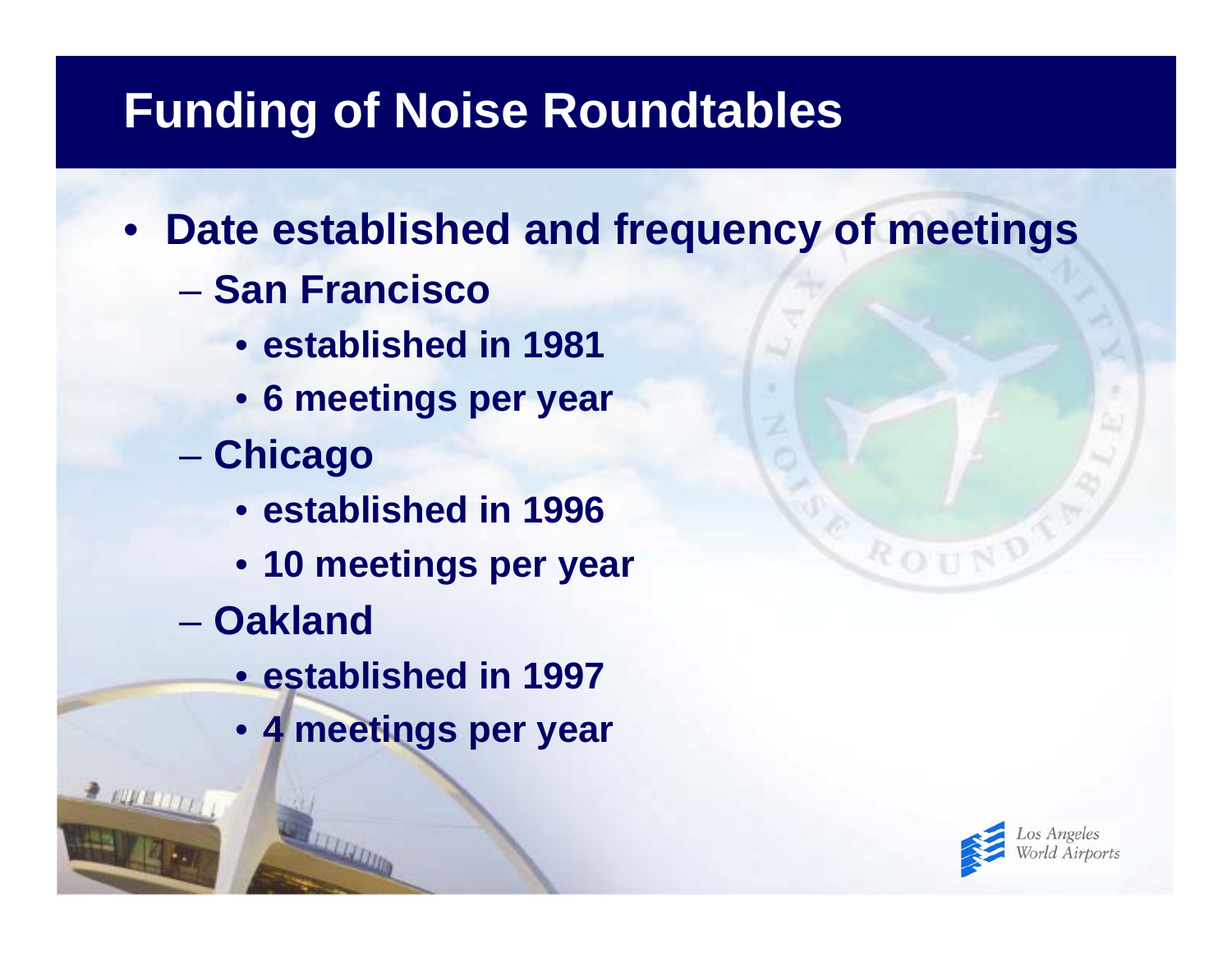- **San Francisco Mission:** *To address community noise impacts from aircraft operations at SFO*
	- $\mathcal{L}_{\mathcal{A}}$  , and the set of the set of the set of the set of the set of the set of the set of the set of the set of the set of the set of the set of the set of the set of the set of the set of the set of the set of th **Monitors the noise abatement program**
	- **Interprets community concerns**
	- $\mathcal{L}_{\mathcal{A}}$  , and the set of the set of the set of the set of the set of the set of the set of the set of the set of the set of the set of the set of the set of the set of the set of the set of the set of the set of th **Attempt to achieve noise mitigation through cooperative sharing of information among:**
		- **FAA, SFO, and local government**
- **San Francisco Membership:**
	- $\mathcal{L}_{\mathcal{A}}$  , and the set of the set of the set of the set of the set of the set of the set of the set of the set of the set of the set of the set of the set of the set of the set of the set of the set of the set of th **45 representatives**
		- **Elected officials, SFO Director**
	- **Advisory members**
		- **Airlines, FAA, SFO staff**

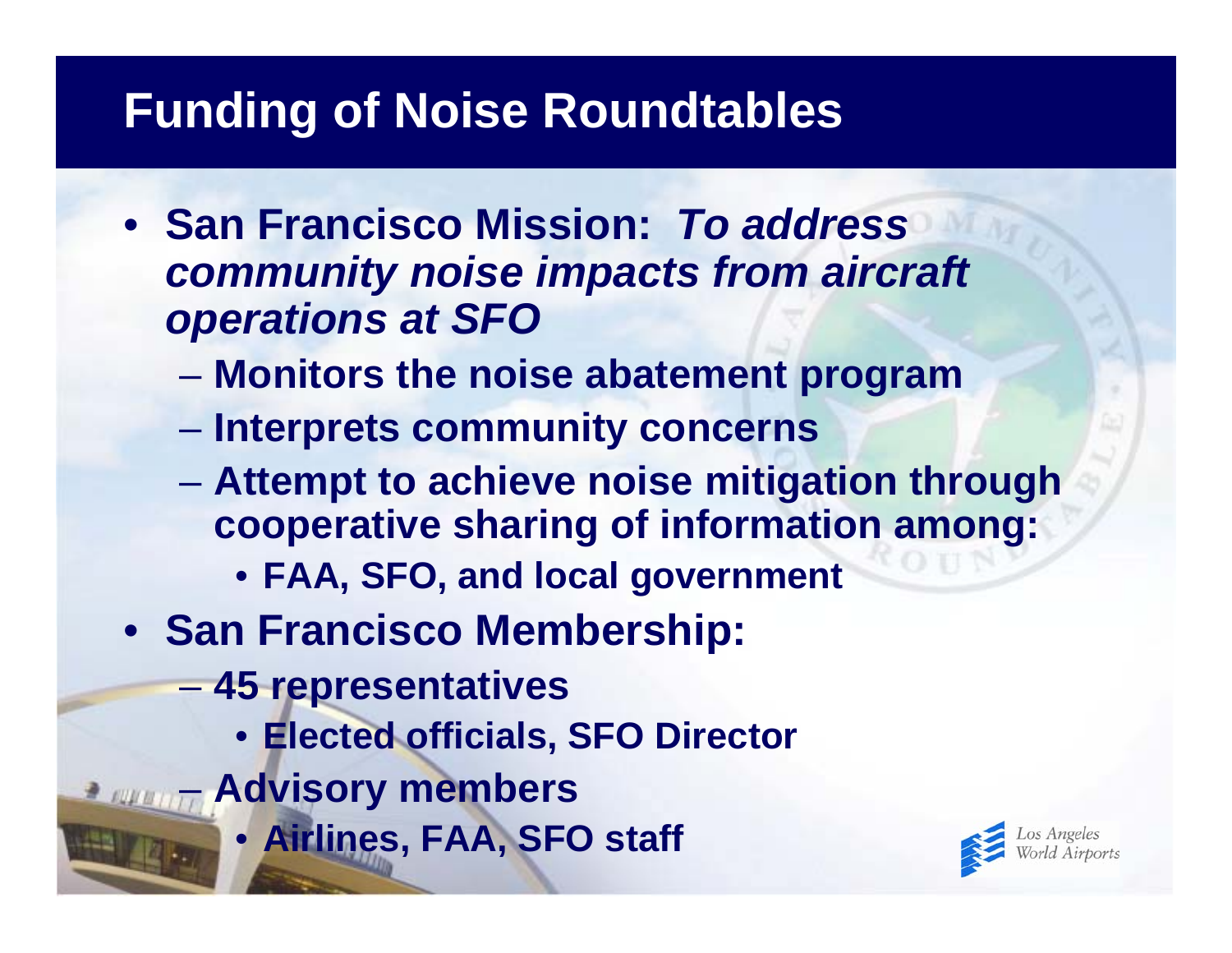- **Chicago Mission:** *To assist in developing meaningful methods of reducing the impact of aircraft noise*
	- **Home and school sound insulation**
	- **Aircraft noise reduction**
- **Chicago Membership:**
	- $\mathcal{L}_{\mathcal{A}}$  , and the set of the set of the set of the set of the set of the set of the set of the set of the set of the set of the set of the set of the set of the set of the set of the set of the set of the set of th **43 municipalities**
	- **School districts**
	- $\mathcal{L}_{\mathcal{A}}$  , and the set of the set of the set of the set of the set of the set of the set of the set of the set of the set of the set of the set of the set of the set of the set of the set of the set of the set of th **Cook County**



ROU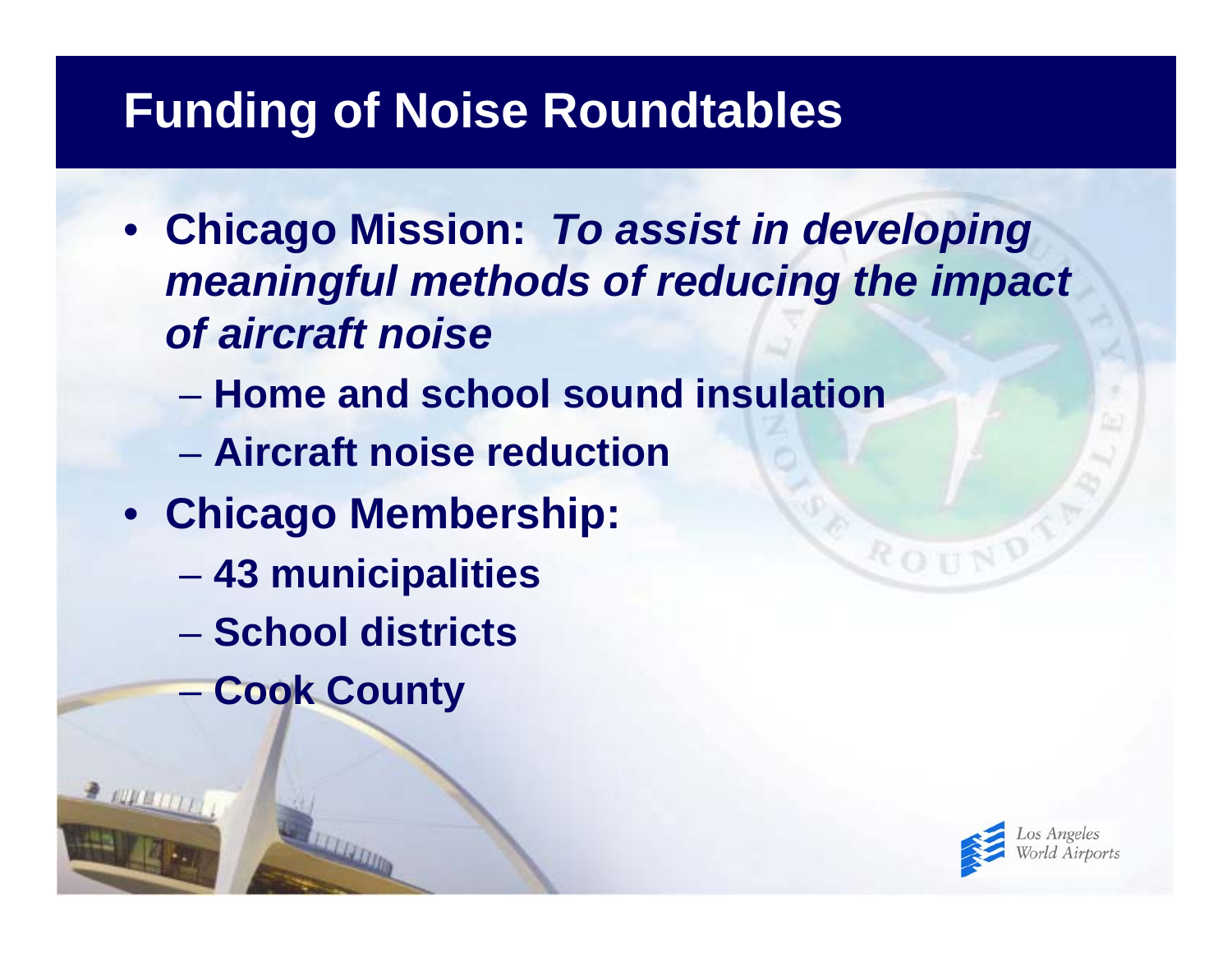- **Oakland Mission:** *To address community noise concerns and make recommendations to the Port on airport noise related issues*
- **Oakland Membership:**
	- **10 elected officials**
	- $\mathcal{L}_{\mathcal{A}}$  , and the set of the set of the set of the set of the set of the set of the set of the set of the set of the set of the set of the set of the set of the set of the set of the set of the set of the set of th **10 citizen representatives**
	- **Port Director of Aviation**



ROU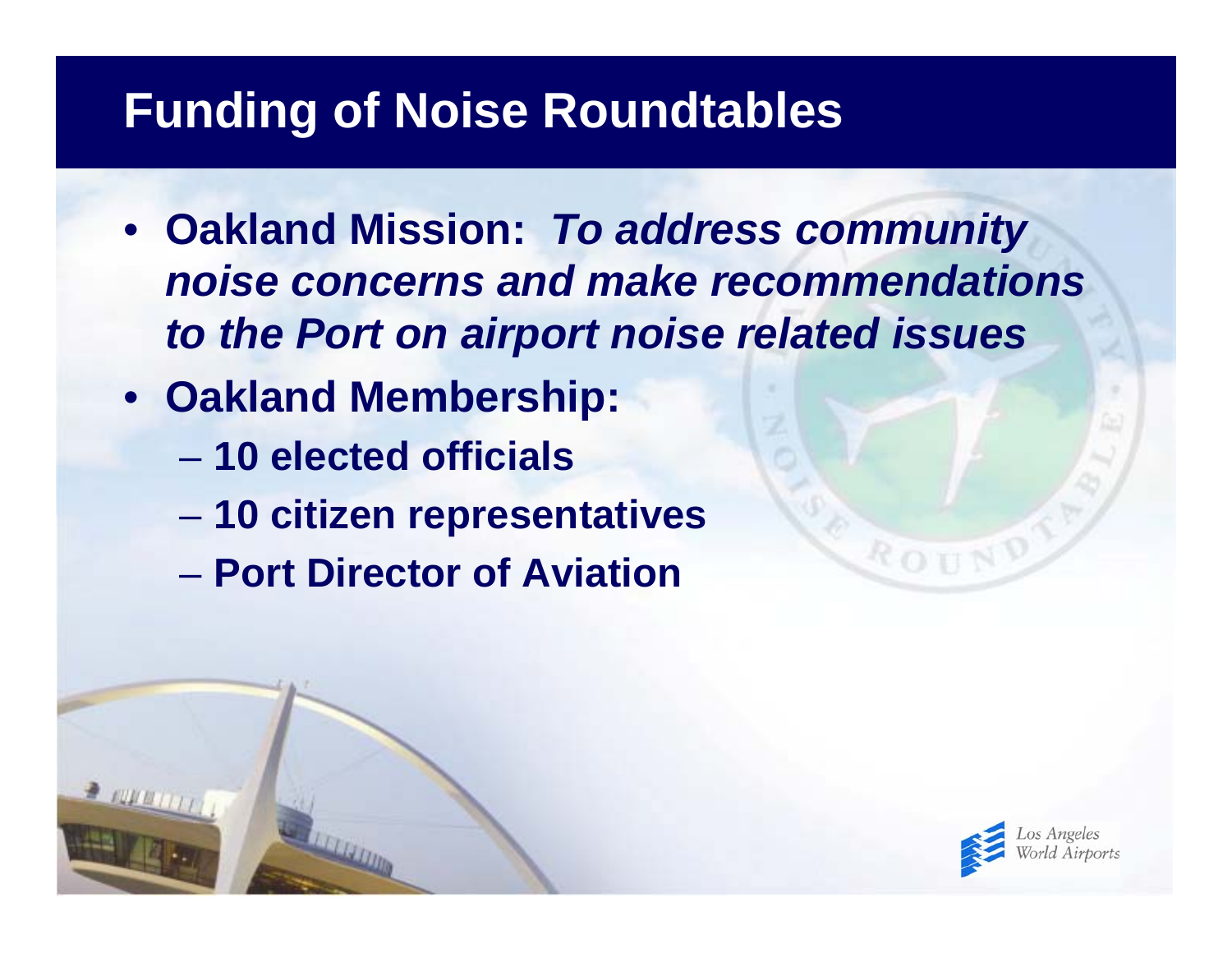- **Meeting proceedings**
	- **San Francisco**
		- **Meeting led by Chairperson**
		- **Organized and supported by San Mateo County and Roundtable Coordinator (consultant)**
	- $\mathcal{L}_{\mathcal{A}}$  , and the set of the set of the set of the set of the set of the set of the set of the set of the set of the set of the set of the set of the set of the set of the set of the set of the set of the set of th **Chicago**
		- **Meetings led by Chairperson**
		- **Full time executive director and administrative coordinator**
	- **Oakland**
		- **Meetings led, facilitated and coordinated with a consultant**

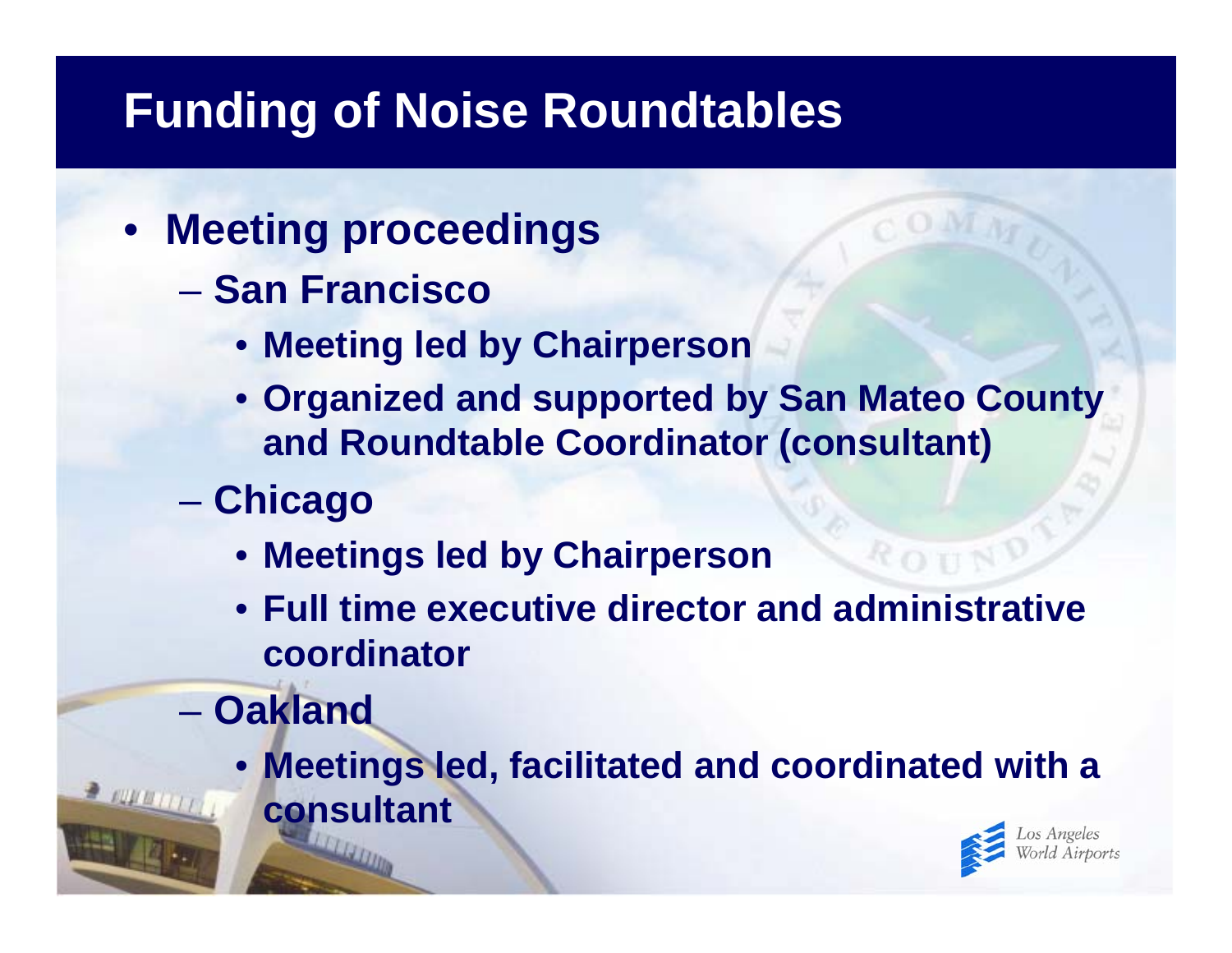- **Annual Budget and Funding Sources**
	- $\mathcal{L}_{\mathcal{A}}$  , and the set of the set of the set of the set of the set of the set of the set of the set of the set of the set of the set of the set of the set of the set of the set of the set of the set of the set of th **San Francisco budget is \$165,500**
		- **\$125,000 from SFO**
		- **\$12,000 from County of San Mateo**
		- **\$1,500 from ALUC**
		- **\$27,000 from participating cities (\$1,500 each)**
	- $\mathcal{L}_{\mathcal{A}}$  , and the set of the set of the set of the set of the set of the set of the set of the set of the set of the set of the set of the set of the set of the set of the set of the set of the set of the set of th **Chicago budget is \$256,000**
		- **City funds entire budget**
	- $\mathcal{L}_{\mathcal{A}}$  , and the set of the set of the set of the set of the set of the set of the set of the set of the set of the set of the set of the set of the set of the set of the set of the set of the set of the set of th **Oakland budget is \$100,000**
		- **\$90,000 from Port**
		- **\$10,000 from participating cities (\$1,000 each)**

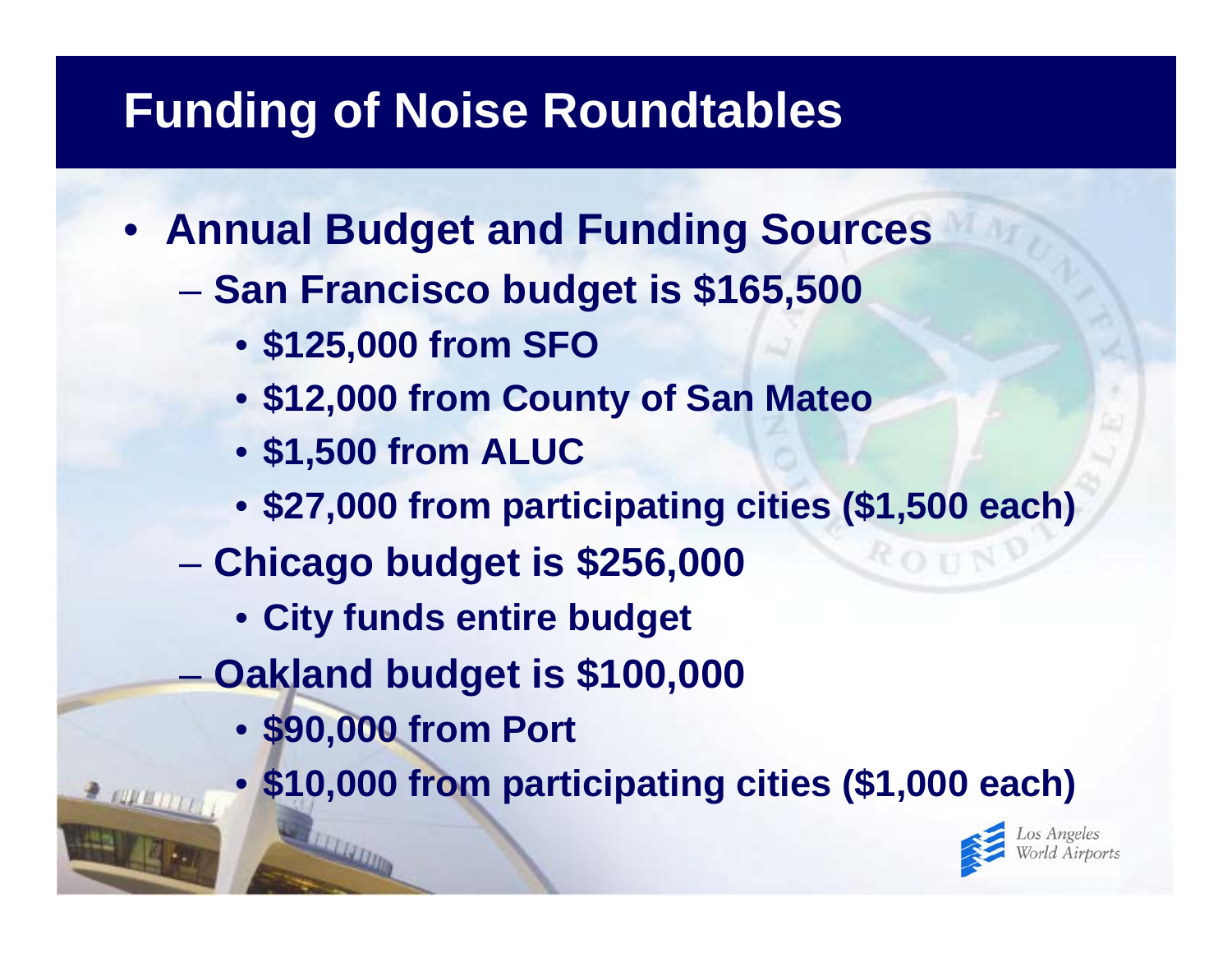#### **Funding LAX Noise Roundtable**

- **BOAC has committed to funding the Roundtable facilitation contract for one year**
	- $\mathcal{L}_{\mathcal{A}}$  , and the set of  $\mathcal{L}_{\mathcal{A}}$ **Expires this fall**
- **BOAC recommends Roundtable membership help fund facilitation**
- **Recommend we begin the process for responding to the BOAC recommendation**